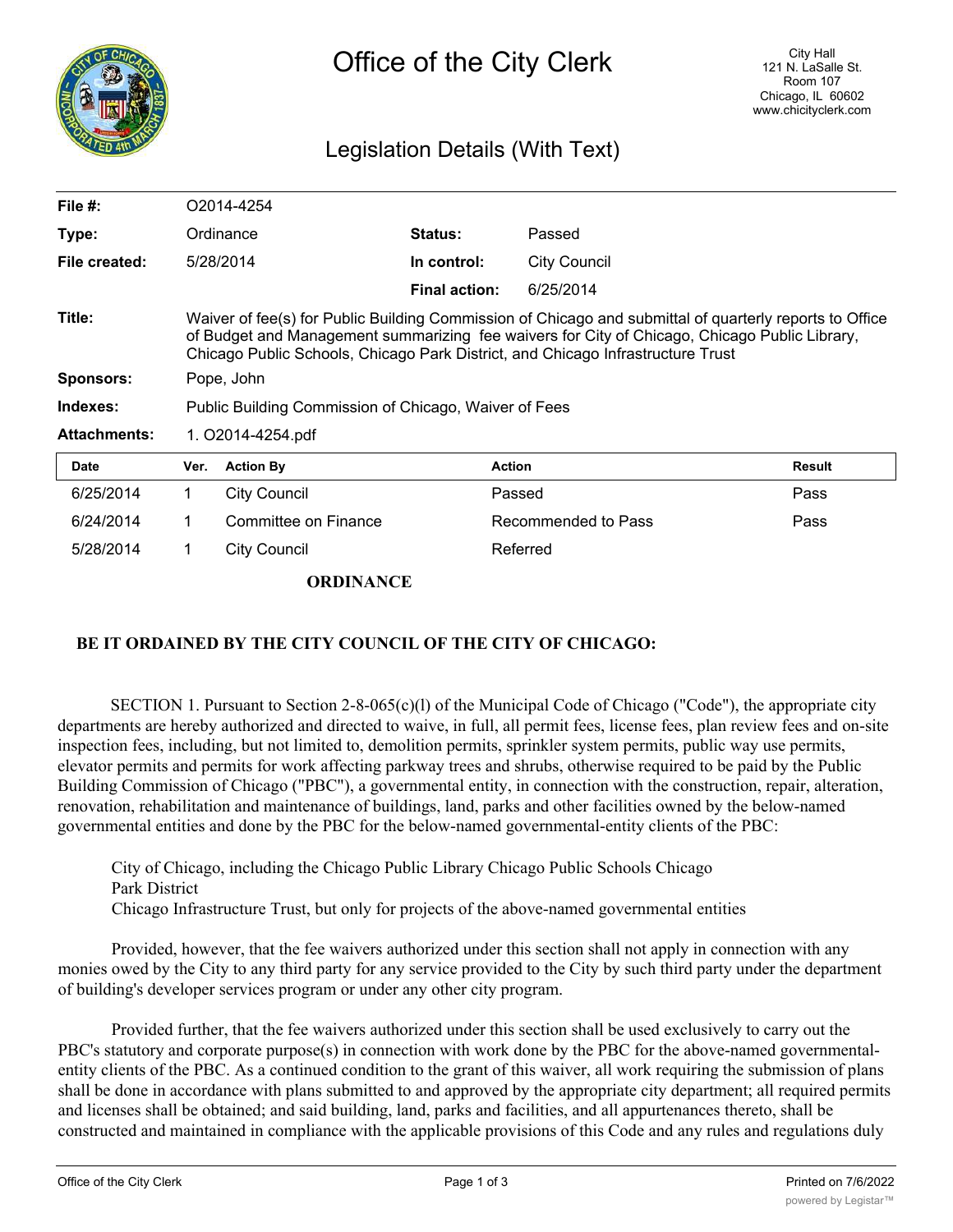## **File #:** O2014-4254, **Version:** 1

promulgated thereunder.

SECTION 2. The PBC shall submit to the Office of Budget and Management ("OBM"), on a quarterly basis, a written report summarizing the number and type of fee waivers granted to the PBC under Section 1 of this ordinance, and the amount of each fee so waived. Such written report shall be submitted in a manner and form acceptable to OBM.

1

SECTION 3. This ordinance shall take full force and effect upon its passage and publication, and shall be in force until December 31, 2015.